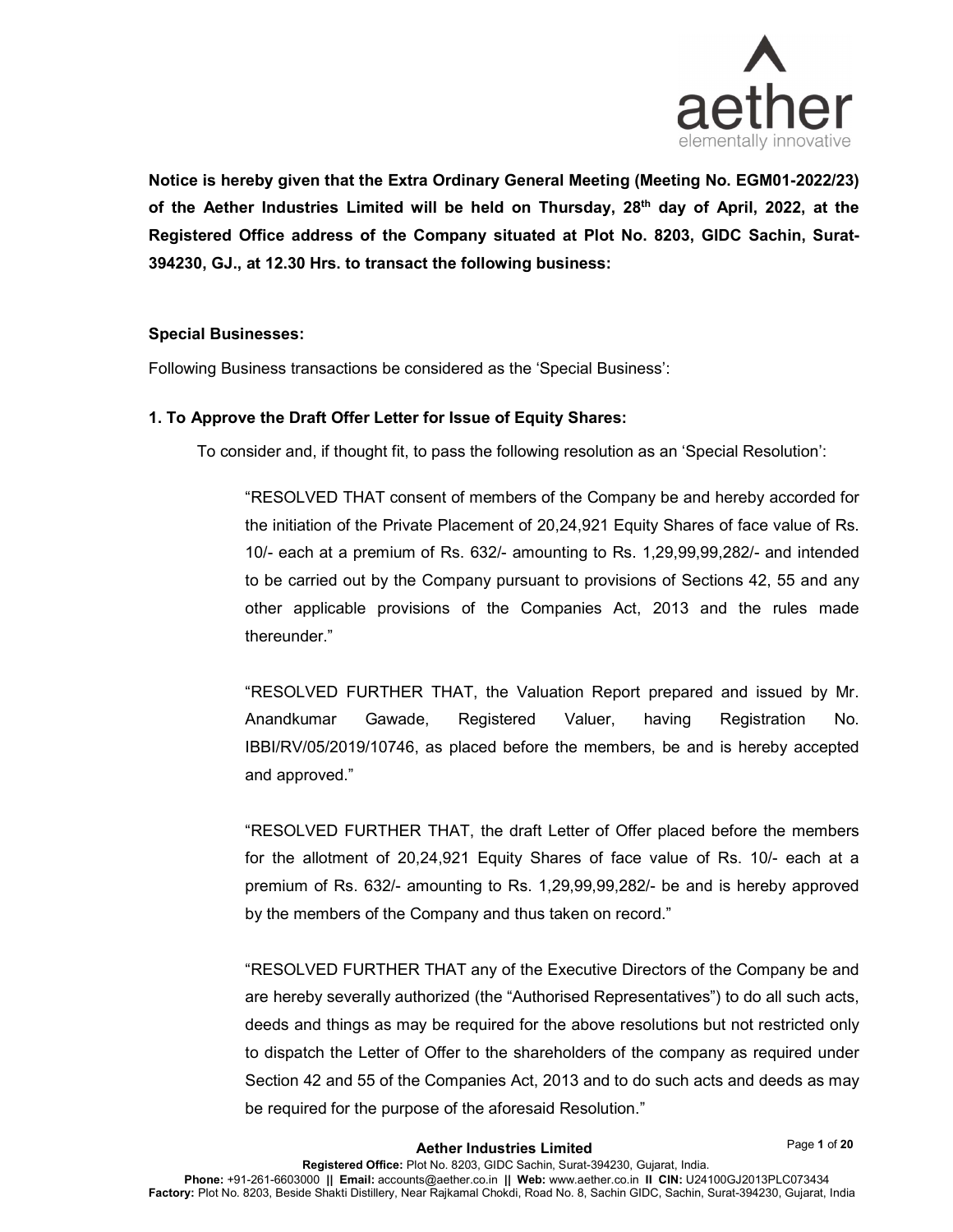

"RESOLVED FURTHER THAT any of the Executive Director, Chief Financial Officer and Company Secretary, whether jointly or singly as Authorised Representatives be and are hereby authorised to delegate to any other officers or employees of the Company, or any lawyers, consultants or advisors as may be deemed necessary or prudent by such Authorised Representatives, their power to execute all documents and take all steps and do all such acts, matters, deeds and give such directions as may be required, necessary, or considered expedient or desirable for giving effect to the aforementioned Resolutions, and to further comply with the requirements, if any, of applicable law including the Companies Act, 2013, the relevant rules framed thereunder and the Secretarial Standards."

"RESOLVED FURTHER THAT necessary communication of the above be made before the concerned Authority(s) / Regulatory(s) in the manner prescribed within the due time period."

# 2. To approval for issue of Equity Shares by way of Private Placement:

To consider and, if thought fit, to pass the following Resolution as the 'Special Resolution':

"RESOLVED THAT pursuant to the provision of Sections 23, 42, 55, 62(1)(c) and all other applicable provisions of the Companies Act 2013, read with Articles of Association of the Company, consent of the members of the Company be and hereby accorded for issue of 20,24,921 Equity Shares of face value of Rs. 10/- each at a premium of Rs. 632/- amounting to Rs. 1,29,99,99,282/- to the following ("Investors"):

"RESOLVED FURTHER THAT the new Equity shares to be issued and allotted by the Company in the manner aforesaid shall rank pari-passu in all respects with the then existing Equity Shares of the Company:

| SI.<br>No. | Name of the<br>proposed Allottees | <b>Nature of Person</b> | No. of<br><b>Equity</b><br><b>Shares</b> | <b>Consideration</b><br>Amount (Rs.) |
|------------|-----------------------------------|-------------------------|------------------------------------------|--------------------------------------|
|            | <b>SBI Magnum Global</b><br>Fund  | Inst. Investor          | 4,98,442                                 | 31,99,99,764                         |

Page 2 of 20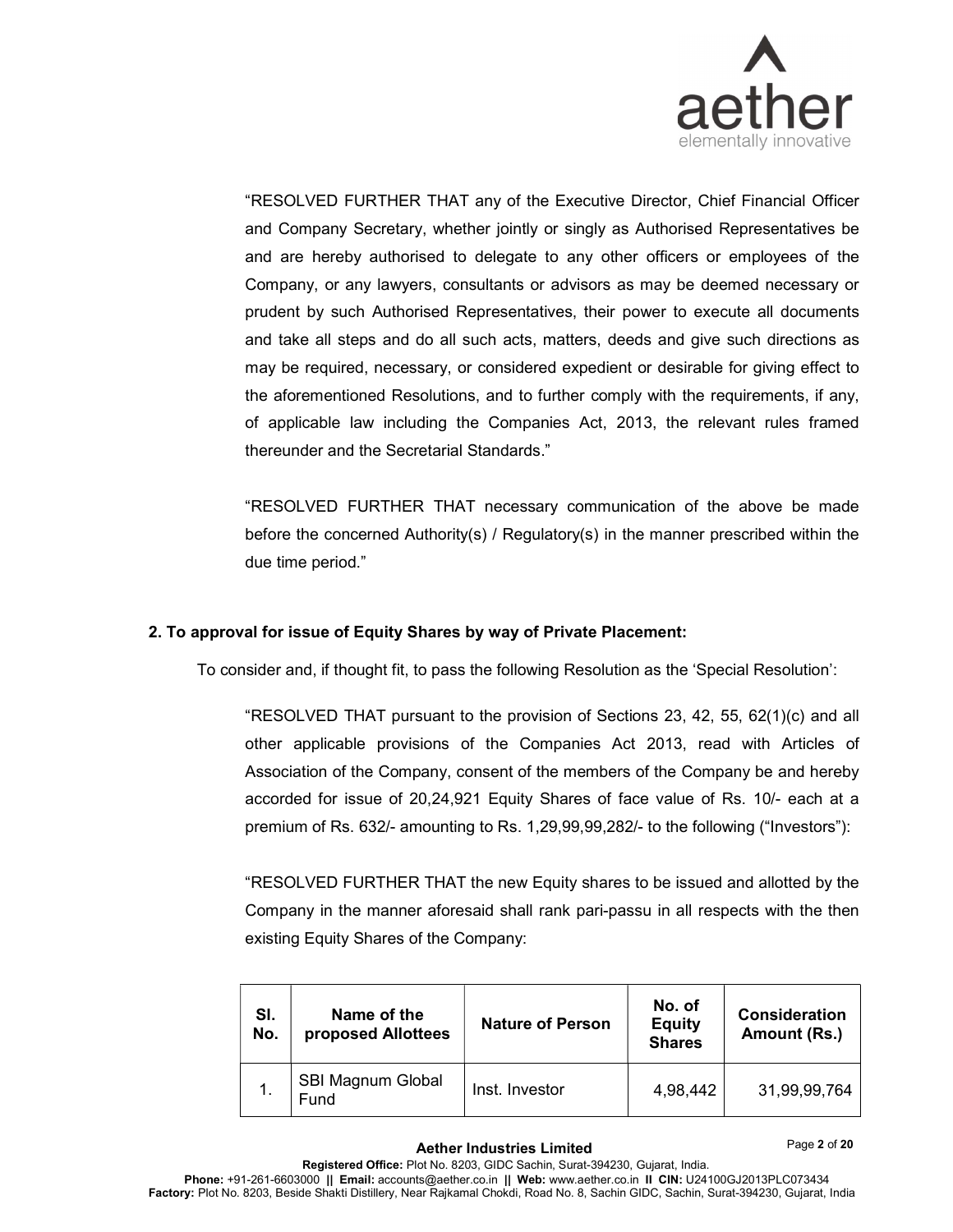

| <b>Total</b>   |                                                                                                |                | 20,24,921 | 1,29,99,99,282 |  |
|----------------|------------------------------------------------------------------------------------------------|----------------|-----------|----------------|--|
| 9.             | Ashoka India Equity<br><b>Investment Trust Plc.</b>                                            | Inst. Investor | 113,707   | 7,29,99,894    |  |
| 8.             | The Regents of The<br>University of<br>California - IIFL<br>Asset Management<br>Limited (EBYP) | Inst. Investor | 51,921    | 3, 33, 33, 282 |  |
| 7 <sub>1</sub> | The Regents of The<br>University of<br>California - IIFL<br>Asset Management<br>Limited (EBYO) | Inst. Investor | 1,03,842  | 6,66,66,564    |  |
| 6.             | <b>IIFL Special</b><br><b>Opportunities Fund -</b><br>Series 10                                | Inst. Investor | 77,882    | 5,00,00,244    |  |
| 5.             | <b>IIFL Special</b><br><b>Opportunities Fund -</b><br>Series 9                                 | Inst. Investor | 2,33,644  | 14,99,99,448   |  |
| 4.             | India Acorn Fund Ltd.                                                                          | Inst. Investor | 197,819   | 12,69,99,798   |  |
| 3.             | <b>SBI Healthcare</b><br><b>Opportunities Fund</b>                                             | Inst. Investor | 2,49,222  | 16,00,00,524   |  |
| 2.             | <b>SBI Contra Fund</b>                                                                         | Inst. Investor | 4,98,442  | 31,99,99,764   |  |

"RESOLVED FURTHER THAT, pursuant to Section 55 of Companies Act, 2013 read with the Rule 9 and Rule 13 of the Companies (Share Capital and Debentures) Rules, 2014 and other applicable provisions of the Companies Act, 2013 and notifications issued thereunder, consent of the members of the Company be and are hereby accorded to allot 20,24,921 Equity Shares of face value of Rs. 10/- each at a premium of Rs. 632/- amounting to Rs. 1,29,99,99,282/-."

"RESOLVED FURTHER THAT, the draft Letter of Offer placed before the members for the allotment of 20,24,921 Equity Shares of face value of Rs. 10/- each at a premium of Rs. 632/- amounting to Rs. 1,29,99,99,282/- be and is hereby approved by the members of the Company and thus taken on record."

"RESOLVED FURTHER THAT any director of the Company be and is hereby

Page 3 of 20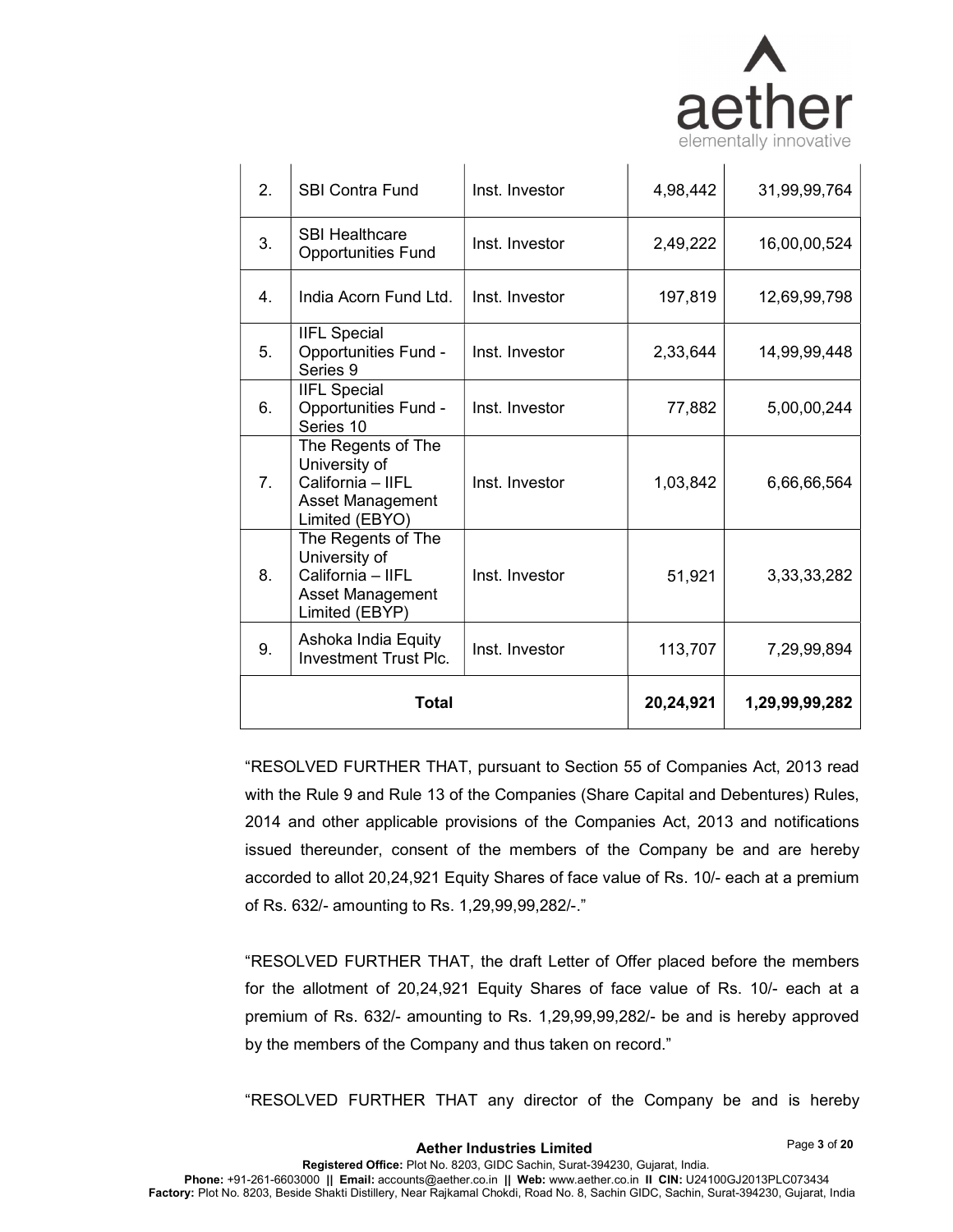

severally authorized (the "Authorised Representatives") to:

- a. issue the Letter of Offer in Form PAS 4 to the Investors for and on behalf of the Company;
- b. negotiate, finalise, execute, ratify or amend the Letter of Offer in Form PAS 4 and to do all such acts, deeds and things as may be necessary or expedient to implement this resolution and to do and execute all acts and deeds as may be required in connection with the aforesaid;
- c. execute, deliver and file the documents in connection with the Letter of Offer on behalf of the Company, including any amendments, modifications and supplements thereto;
- d. do all such acts, matters, deeds and things and to execute all documents, undertakings, declaration, agreements and other papers as may be required, file forms including the Form MGT 14 and documents with, make applications to, make representations to, provide undertakings and declarations to, provide intimations to, receive approvals from, any persons, authorized dealers, governmental/regulatory authorities including but not limited to the Registrar of Companies;
- e. sign and / or dispatch all forms, filings, documents and notices to be signed, submitted and/or dispatched by the Company under or in connection with the Letter of Offer to any statutory authorities including but not limited to the Registrar of Companies and to take all such further steps as may be required to give effect to the aforesaid resolutions; and
- f. to take all steps and do all things and give such directions, as may be required, necessary, expedient or desirable for giving effect to the private placement offer and the issuance of the shares in terms of the applicable laws and the resolutions mentioned herein.

"RESOLVED FURTHER THAT any of the Executive Director, Chief Financial Officer, Company Secretary of the Company, whether jointly or singly, be and are hereby

Page 4 of 20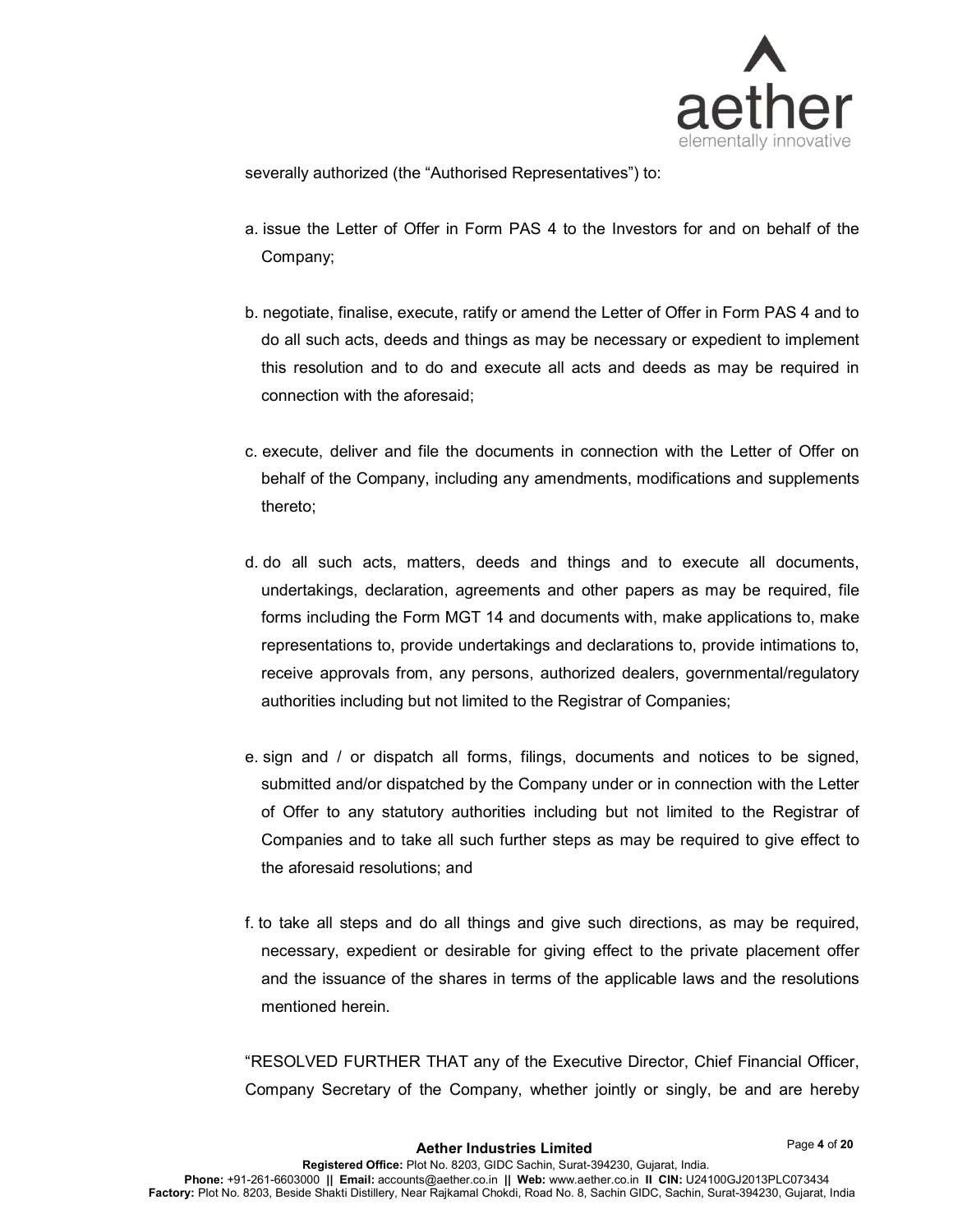

severally authorized to do all such act, deeds and things as may be considered necessary to give effect to the above said resolution, from time to time and also authorised to delegate to any other officers or employees of the Company, or any lawyers, consultants or advisors as may be deemed necessary or prudent by such Authorised Representatives, their power to execute all documents and take all steps and do all such acts, matters, deeds and give such directions as may be required, necessary, or considered expedient or desirable for giving effect to the aforementioned resolutions, and to further comply with the requirements, if any, of applicable law including the Companies Act, 2013, the relevant rules framed thereunder and the secretarial standards."

"RESOLVED FURTHER THAT necessary communication of the above be made before the concerned Authority(s) / Regulatory(s) in the manner prescribed within the due time period."

#### 3. To approval raising capital through Initial Public Offering:

To consider and, if thought fit, to pass the following Resolution as the 'Special Resolution':

"RESOLVED THAT further in continuation of the Special resolution passed on  $4<sup>th</sup>$ December, 2021, pursuant to the provisions of Sections 23, 62(1)(c) and all other applicable provisions, if any, of the Companies Act, 2013, and the rules and regulations made thereunder, (including any statutory modifications or re-enactment thereof, for the time being in force) ("Companies Act"), and in accordance with and subject to the provisions of the Securities Contracts (Regulation) Act, 1956, and the rules made thereunder, as amended, the Securities and Exchange Board of India (Issue of Capital and Disclosure Requirements) Regulations, 2018, as amended (the "SEBI ICDR Regulations"), the Securities and Exchange Board of India (Listing Obligations and Disclosure Requirements) Regulations, 2015, as amended ("SEBI Listing Regulations"), the Foreign Exchange Management Act, 1999, as amended, and the rules and regulations made thereunder including the Foreign Exchange Management (Non-debt Instruments) Rules, 2019, as amended and any other applicable rules, regulations, guidelines, clarifications, circulars and notifications issued by Government of India ("GoI"), Securities Exchange Board of India ("SEBI") or

Page 5 of 20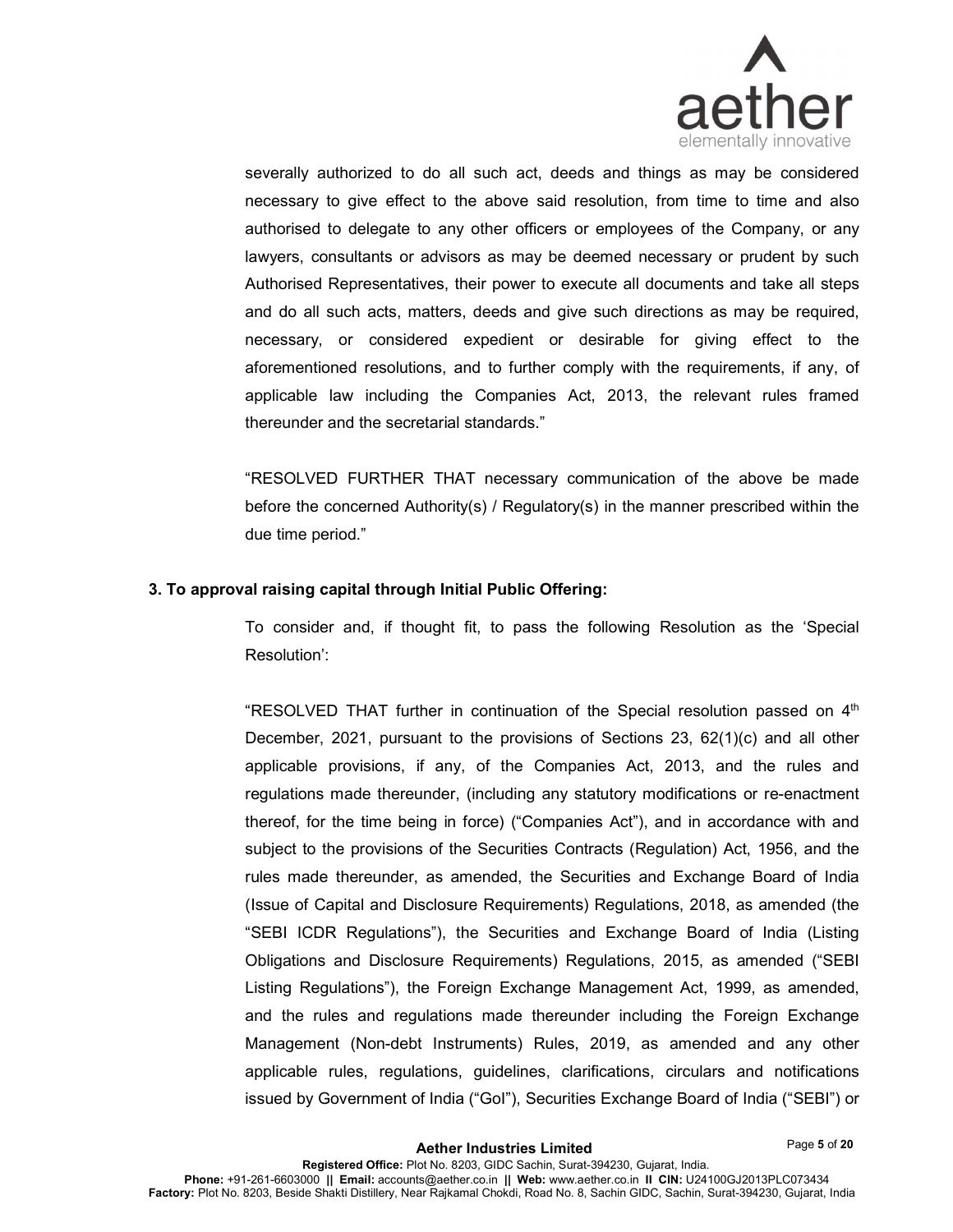

Reserve Bank of India ("RBI"), Department for Promotion of Industry and Internal Trade ("DIPP") and any other applicable laws, rules and regulations, in India or outside India (including any amendment thereto or re-enactment thereof for the time being in force) (collectively, the "Applicable Laws"), and in accordance with the provisions of the Memorandum of Association and the Articles of Association of the Company and the uniform listing agreements to be entered into between the Company and the respective stock exchanges where the Equity Shares are proposed to be listed ("the Stock Exchanges"), and subject to any approvals from the GoI, the Registrar of Companies, Gujarat at Ahmedabad ("RoC"), SEBI, RBI, the Department of Economic Affairs, Ministry of Finance, Government of India ("DEA"), Ministry of Commerce and Industry, Government of India, DIPP, the Insurance Regulatory and Development Authority of India and all other appropriate statutory authorities and departments (the "Regulatory Authorities"), and such other approvals, consents, waivers, permissions and sanctions, the consent, approval, authority and sanction of the members be and is hereby granted to offer, allot and/or transfer such number of equity shares of face value of ₹ 10 each of the Company (the "Equity Shares") aggregating up to ₹ 6,450 million comprising of a fresh issue of up to  $\lceil \bullet \rceil$  Equity Shares aggregating up to  $\overline{\tau}$  7,750 million by the Company ("Fresh Issue") and an offer for sale by certain existing shareholders of our Company (collectively, the "Selling Shareholders") (the "Offer for Sale" and together with the Fresh Issue, the "Offer"), at a price to be determined in consultation with the book running lead managers appointed in respect of the Offer ("BRLMs"), by the book building process in terms of the SEBI ICDR Regulations or otherwise in accordance with Applicable Law, at such premium or discount per Equity Share as permitted under Applicable Laws and as may be fixed and determined by the Company in consultation with the BRLMs in accordance with the SEBI ICDR Regulations, out of the authorized share capital of the Company to any category of person or persons as permitted under Applicable Laws, who may or may not be the shareholder(s) of the Company as the Board may, decide in consultation with the BRLMs and Selling Shareholders (to the extent applicable), including anchor investors and qualified institutional buyers, one or more of the members of the Company, eligible employees (through a reservation or otherwise), Hindu Undivided Families, Foreign Portfolio Investors, Venture Capital Funds, Alternative Investment Funds, Non-Resident Indians, State Industrial Development Corporations, Insurance Companies, Provident Funds, Pension Funds, National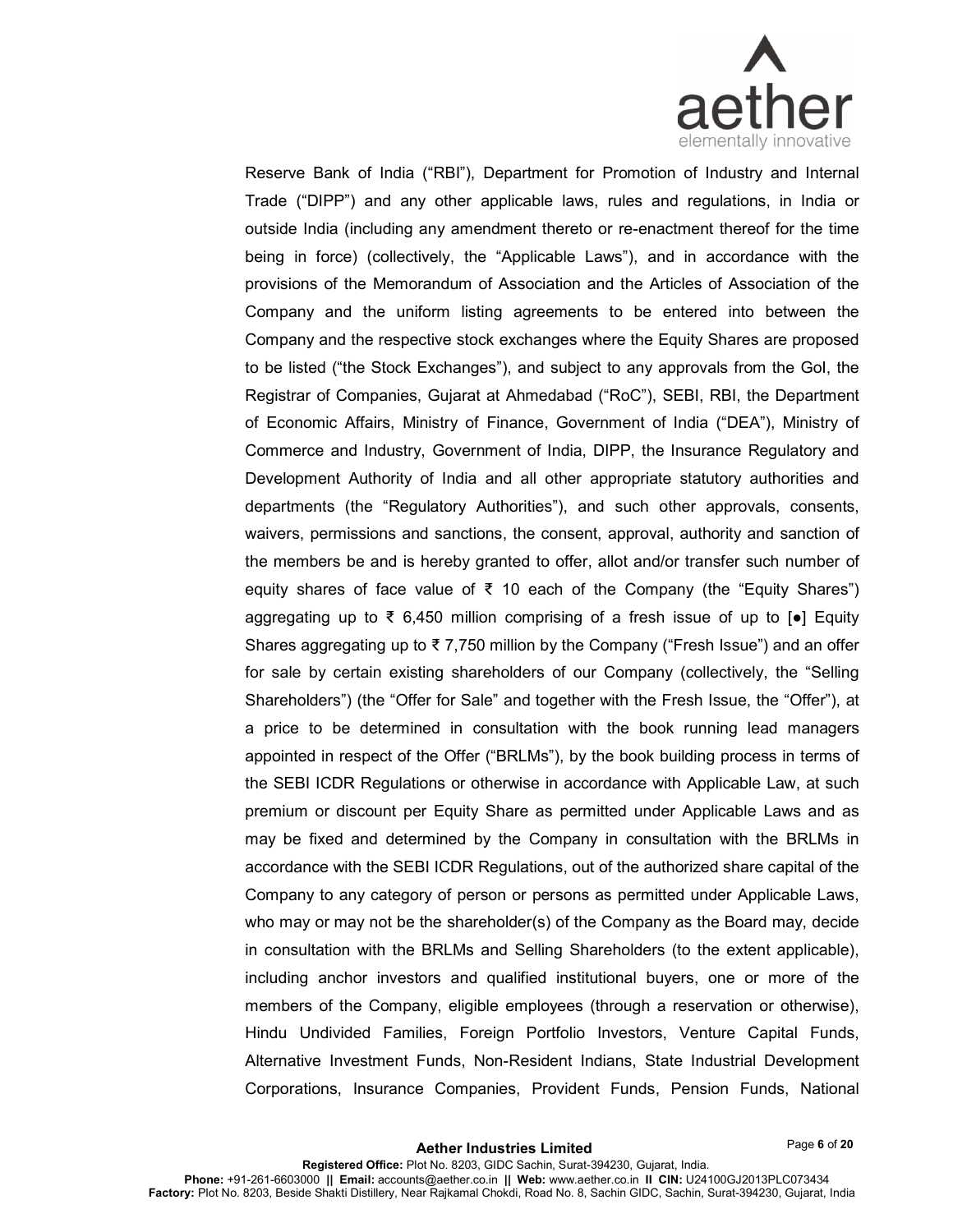

Investment Fund, Insurance funds set up by army, navy, or air force of the Union of India, insurance funds set up and managed by the Department of Posts, India, Trusts/Societies registered under the Societies Registration Act, 1860, Development Financial Institutions, systemically important Non-Banking Financial Companies, Indian Mutual Funds, members of Group Companies, Indian public, Bodies Corporate, Companies (private or public) or other Entities (whether incorporated or not), authorities, and to such other persons including High Net Worth Individuals, Retail Individual Bidders or other Entities, in one or more combinations thereof and/or any other category of investors as may be permitted to invest under Applicable Laws (collectively referred to as the "Investors") by way of the Offer in consultation with the BRLMs and/or underwriters and/or the stabilizing agent pursuant to a green shoe option and/or other advisors or such persons appointed for the Offer and on such terms and conditions as may be finalised by the Board in consultation with the BRLMs through an offer document, prospectus and/or an offering memorandum, as required, and the decision to determine the category or categories of investors to whom the transfer shall be made to the exclusion of all other categories of investors and in such manner as the Board may in its discretion, deem fit, including in consultation with BRLM, underwriters and/or other advisors as may be appointed for the Offer on such terms as may be deemed appropriate by the Board, and that the Board in consultation with the BRLMs may finalise all matters incidental thereto as it may in its absolute discretion thinks fit. Further, in consultation with the stock exchanges an oversubscription, to the extent of 1% of the Offer may be made for the purpose of making allotment in minimum lots, while finalizing the basis of allotment."

"RESOLVED FURTHER THAT the Board is hereby authorized on behalf of the Company, that it may invite the existing shareholders of the Company to participate in the Offer by making an Offer for Sale in relation to such number of Equity Shares held by them, and which are eligible for the Offer for Sale in accordance with the SEBI ICDR Regulations, as the Board may determine in consultation with the BRLMs, subject to the consent of SEBI, GoI, RBI, RoC, the Stock Exchanges, and/or such other approvals, permissions and sanctions of all other concerned Regulatory Authorities, if and to the extent necessary, and subject to such conditions and modifications as may be prescribed in granting such approvals, permissions and sanctions, at a price to be determined by the book building process in terms of the

Page 7 of 20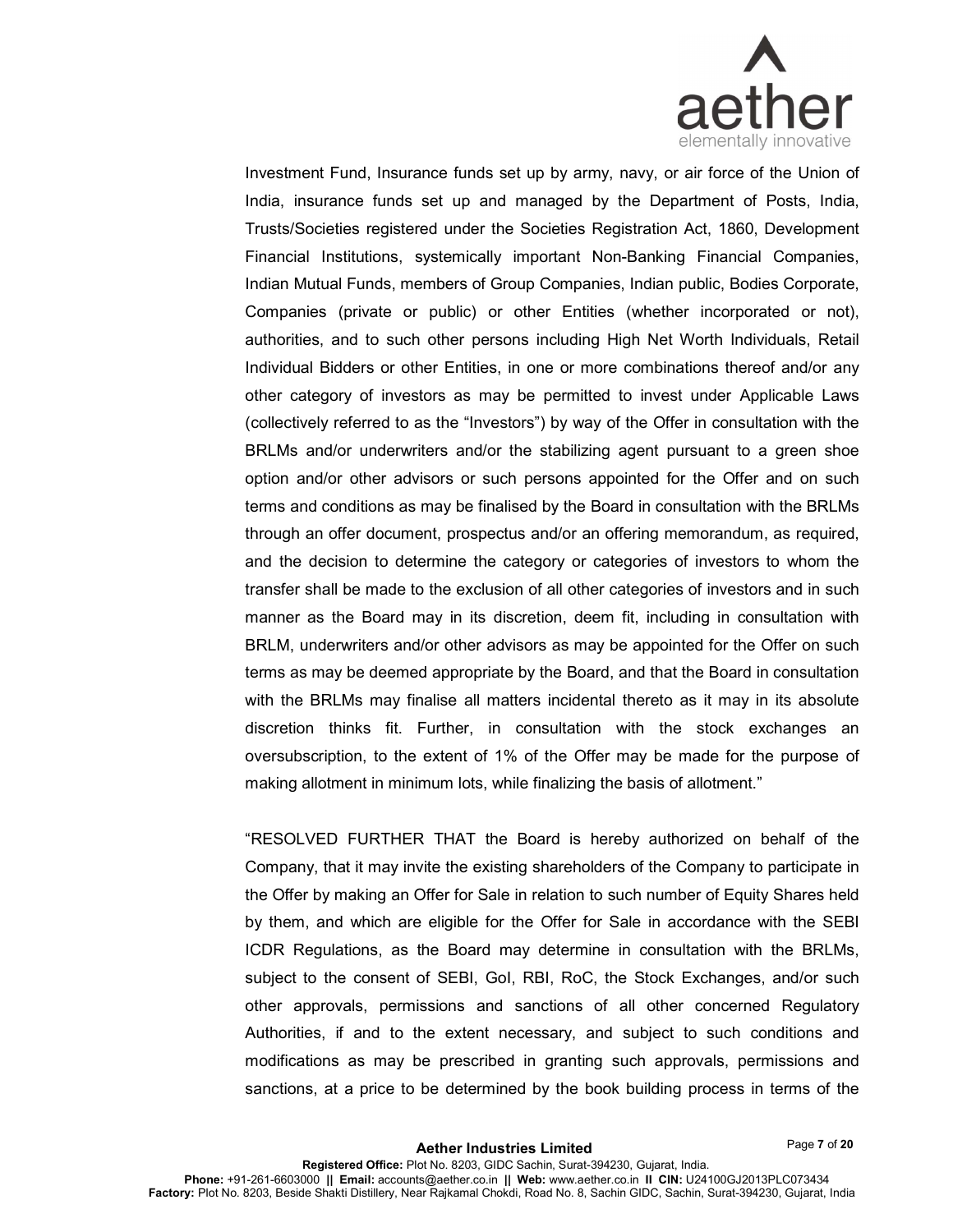

SEBI Regulations, for cash at such premium per equity share as may be fixed and determined by the Company and the Selling Shareholders in consultation with the BRLMs and Selling Shareholders (to the extent applicable), to such category of persons as may be permitted or in accordance with the SEBI ICDR Regulations or other applicable law, if any, as may be prevailing at that time and in such manner as may be determined by the Board in consultation with the BRLMs and/or underwriters and/or other advisors or such persons appointed for the Offer."

"RESOLVED FURTHER THAT the Board be and is hereby authorized on behalf of the Company to make available for allocation a portion of the Offer to any category(ies) of persons permitted under Applicable Law, including without limitation, eligible employees (the "Reservation") or to provide a discount to the issue price to retail individual bidders or eligible employees (the "Discount"); and to take any and all actions in connection with any Reservation or Discount as the Board may think fit or proper in its absolute discretion, including, without limitation, to negotiate, finalize and execute any document or agreement, and any amendments, supplements, notices or corrigenda thereto; seek any consent or approval required or necessary; give directions or instructions and do all such acts, deeds, matters and things as the Board may, from time to time, in its absolute discretion, think necessary, appropriate, or desirable; and settle any question, difficulty, or doubt that may arise with regard to or in relation to the foregoing."

"RESOLVED FURTHER THAT in accordance with the provisions of Sections 23, 62(1)(c), 42 and any other applicable provisions, if any, of the Companies Act, 2013, in-principle approval of the Shareholders is hereby accorded to allot up to 20,24,921 Equity Shares for an amount aggregating up to ₹ 1,300 million, to certain investors prior to filing of the red herring prospectus with SEBI ("Pre-IPO Placement"), at such other price as the Board may, determine, in consultation with the BRLMs, underwriters, placement agents and / or other advisors, in light of the then prevailing market conditions and in accordance with the Companies Act 2013, the SEBI ICDR Regulations and other applicable laws, regulations, policies or guidelines. In the event of happening of Pre-IPO Placement, the size of the Offer would be reduced to the extent of Equity Shares issued under Pre-IPO Placement."

Page 8 of 20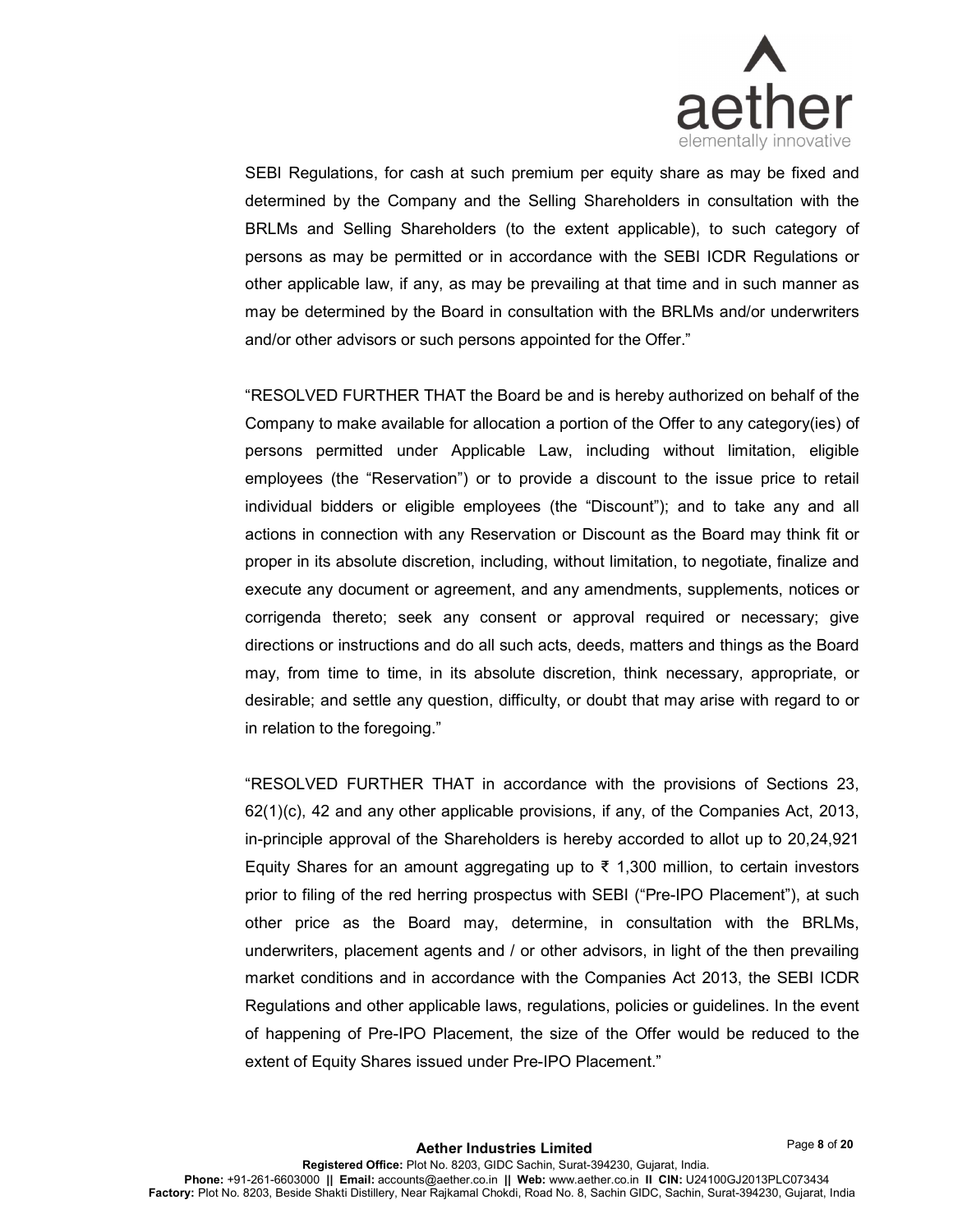

"RESOLVED FURTHER THAT the Equity Shares issued or transferred pursuant to the Offer shall be listed at one or more recognized stock exchanges in India."

"RESOLVED FURTHER THAT all monies received out of the Offer shall be transferred to a separate bank account referred to in Section 40(3) of the Companies Act, 2013, and application monies received pursuant to the Offer shall be refunded within such time, as specified by SEBI and in accordance with applicable law, or the Company and/or the selling shareholders shall pay interest on failure thereof, as per applicable law."

"RESOLVED FURTHER THAT for the purpose of giving effect to the above resolutions and any transfer of Equity Shares pursuant to the Offer, the Board and any other committee thereof, in consultation with the BRLMs, be and is hereby authorized to determine the terms of the Offer including the class of investors to whom the Equity Shares are to be transferred, the number of Equity Shares to be transferred in each tranche, issue price, premium amount, discount (as allowed under Applicable Laws), listing on one or more Stock Exchanges in India as the Board in its absolute discretion deems fit and do all such acts, deeds, matters and things and to negotiate, finalize and execute such deeds, documents agreements and any amendment thereto, as it may, in its absolute discretion, deem necessary, proper or desirable including arrangements with BRLMs, underwriters, escrow agents, legal advisors, etc., to approve incurring of expenditure and payment of fees, commissions, brokerage, remuneration and reimbursement of expenses in connection with the Offer and to settle or give instructions or directions for settling any questions, difficulties or doubts that may arise, in regard to the offering, Offer, transfer of the Equity Shares and such other activities as may be necessary in relation to the Offer and to accept and to give effect to such modifications, changes, variations, alterations, deletions and/or additions as regards the terms and conditions as it may, in its absolute discretion, deem fit and proper in the best interest of the Company and the Offer, without requiring any further approval of the members and that all or any of the powers conferred on the Company and the Board pursuant to these resolutions may be exercised by the Board or such Committee thereof as the Board may constitute in its behalf."

Page 9 of 20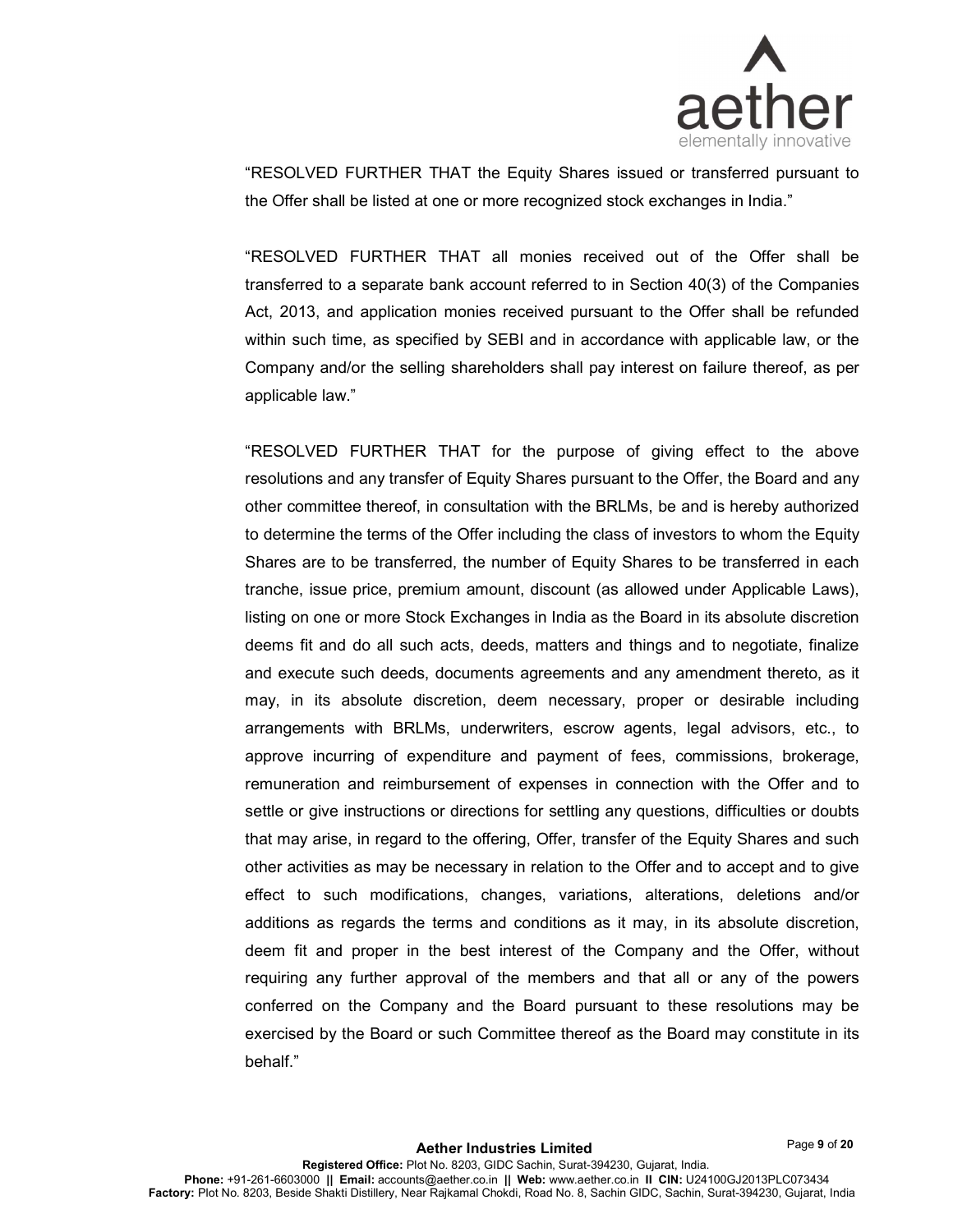

"RESOLVED FURTHER THAT subject to compliance with Applicable Laws such Equity Shares as are not subscribed may be disposed of by the Board in consultation with the BRLMs to such persons and in such manner and on such terms as the Board in its absolute discretion thinks most beneficial to the Company including offering or placing them with banks/financial institutions/investment institutions/mutual funds /bodies corporate/such other persons or otherwise."

"RESOLVED FURTHER THAT in connection with any of the foregoing resolutions, the members of the Board and such other persons as may be authorized by the Board, on behalf of the Company, be and are hereby severally or jointly authorized to execute and deliver any and all other documents, papers or instruments, issue and provide certificates and to do or cause to be done any and all acts or things as may be necessary, appropriate or advisable in order to carry out the purposes and intent of the foregoing resolutions for the Offer; and any such documents so executed and delivered or acts and things done or caused to be done shall be conclusive evidence of the authority of the Company in so doing and any document so executed and delivered or acts and things done or caused to be done prior to the date hereof are hereby ratified, confirmed and approved as the acts and deeds of the Company, as the case may be."

"RESOLVED FURTHER THAT a copy of the above resolution, certified to be true by any Director or Company Secretary, be forwarded to concerned authorities for necessary actions."

By order of Board of Directors

Sd/- Chitrarth R. Parghi Company Secretary

Place: Surat Date: 28<sup>th</sup> April, 2022

# Registered Office:

Aether Industries Limited Plot No. 8203, GIDC Sachin, Surat-394230, GJ. CIN: U24100GJ2013PLC073434

Page 10 of 20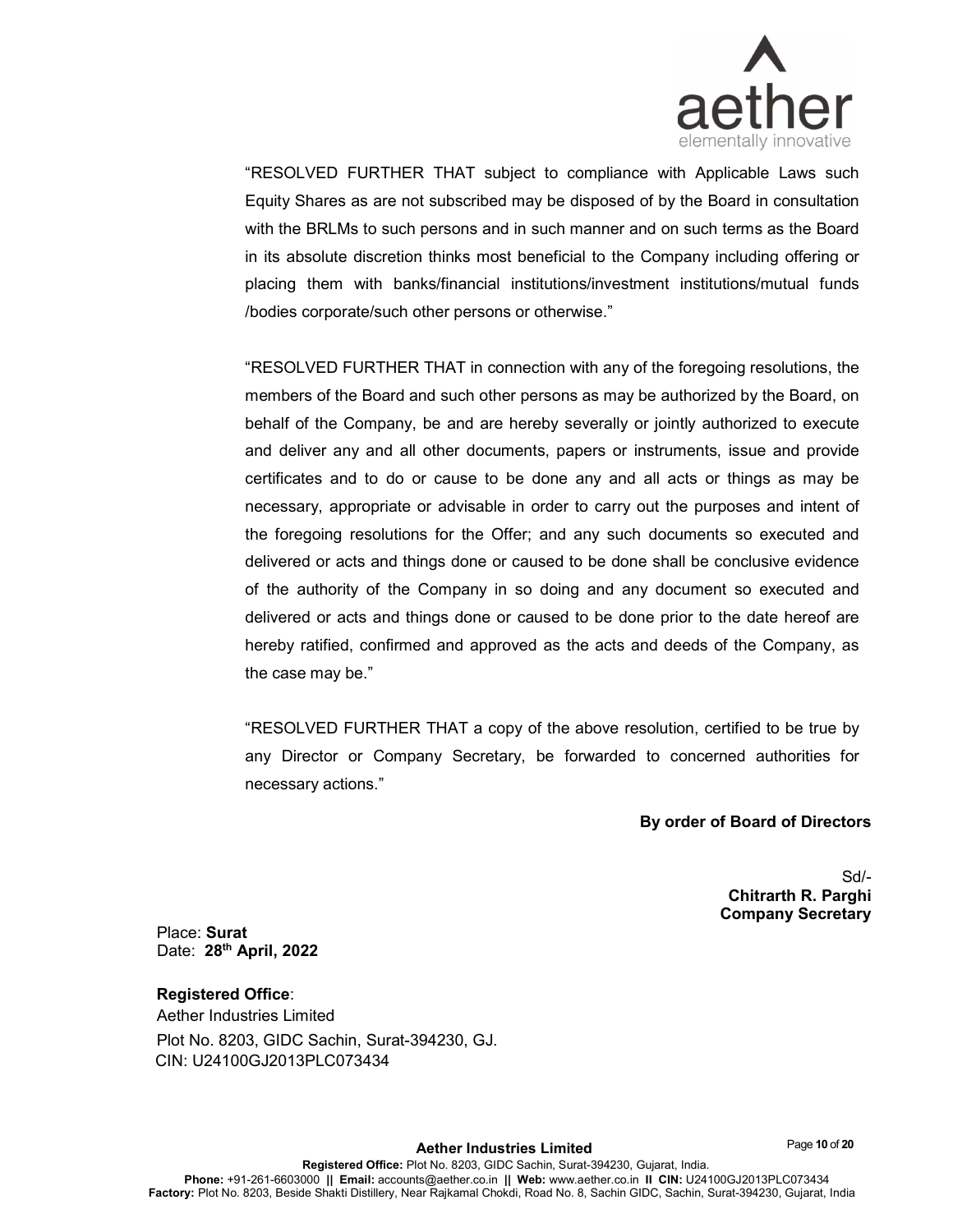

Notes:

- 1. A MEMBER ENTITLED TO ATTEND AND VOTE AT THE GENERAL MEETING IS ENTITLED TO APPOINT A PROXY TO ATTEND AND VOTE ON POLL ON HIS / HER BEHALF. AND THE PROXY NEED NOT BE A MEMBER OF THE COMPANY. The instrument appointing the Proxy should, however, be deposited at the Registered Office of the Company not less than forty-eight hours before the commencement of the Meeting.
- 2. A person can act as a proxy on behalf of members not exceeding fifty and holding in the aggregate not more than ten percent of the total share capital of the Company carrying voting rights. A member holding more than ten percent of the total share capital of the Company carrying voting rights may appoint a single person as proxy.
- 3. The voting rights of the Equity Shareholders shall be in the same proportion to the paid-up share capital of the Company.
- 4. A Statement pursuant to Section 102(1) of the Companies Act, 2013, relating to the Special Business to be transacted at the Meeting is annexed hereto.

Page 11 of 20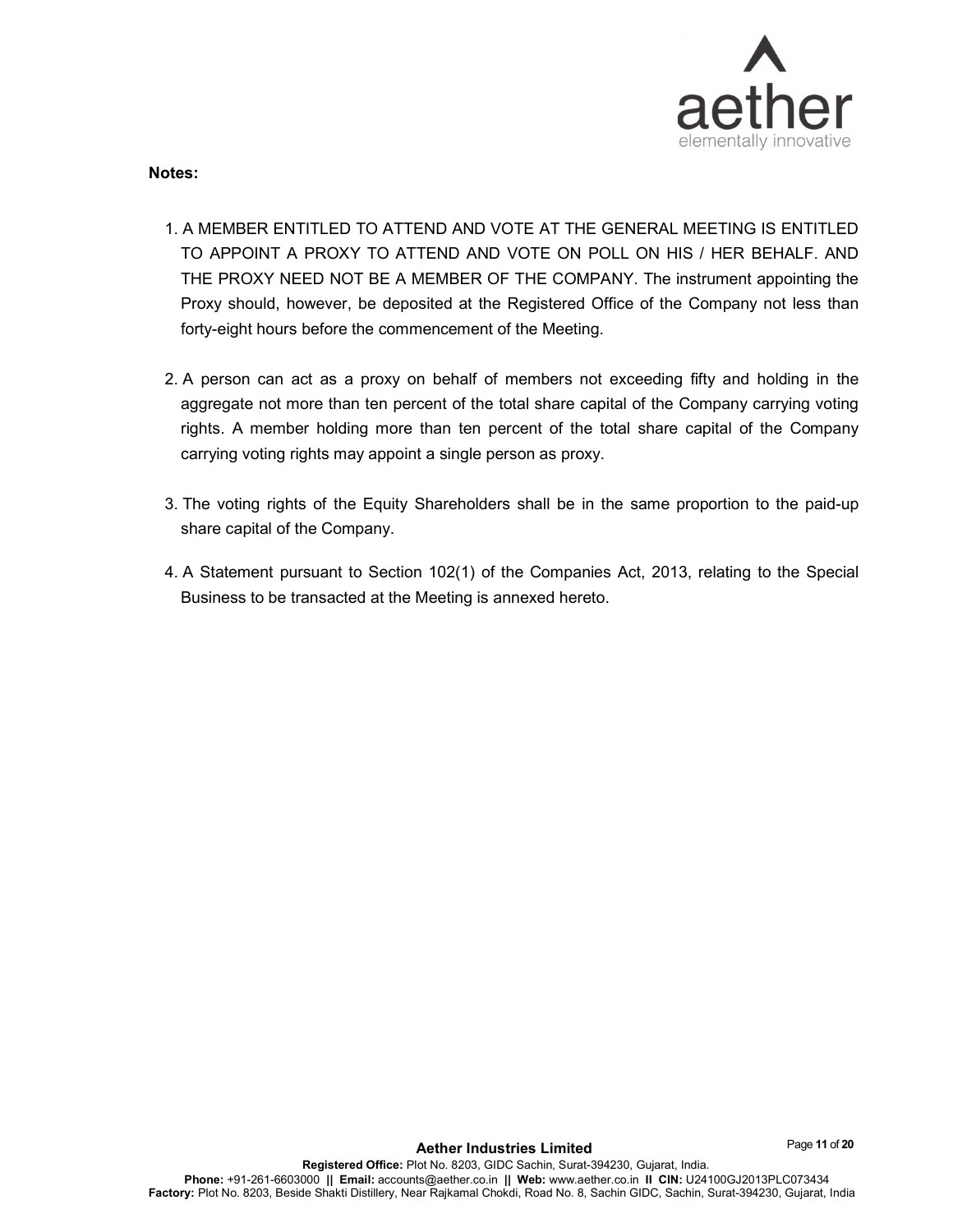

#### Explanatory Statement under Section 102:

### Agenda No. 1 & 2:

The Company proposed to raise the funds by way of Equity Shares through private placement and preferential issue for the new Greenfield Project of the Company and recommends the Resolution for the approval of the members.

As per Section 42 of the Companies Act, 2013 and Rule 14 of Companies (Prospectus and Allotment of Securities) Rules, 2014, a Company may make an offer or invitation to subscribe the securities through issue of private placement offer letter in Form PAS- 4.

Further as per Section 62(1)(c) of the Companies Act, 2013 read with Rule 13 of Companies (Share Capital & Debenture) Rules, 2014, the Company may issue shares on preferential basis to any other person whether or not those persons have previously allotted shares or not, if authorized by Special Resolution is passed in the General Meeting.

A) Terms of raising of securities:

The Equity shares when allotted will ranking pari-passu with existing Equity Shares.

Payment for the securities made through cheque / Demand Draft to "Aether Industries Limited", or through any other banking channels, will be deposited in a Separate Bank Account till allotment of securities.

B) Management's Perception of Risk Factors:

Management is of the opinion that in general business outlook is good and possibility of closing potential contracts is high - management therefore considers business risk to be low.

Management is of the further opinion that customers are of generally of good standing with good track records for fulfilling payment obligations - management therefore considers financial risk to be low.

C) Information is furnished pursuant to Rule 14 of Companies (Prospectus and Allotment of Securities) Rules, 2014 read with Rule 13 of Companies (Shares and Debenture) Rules, 2014 duly amended from time to time:

Page 12 of 20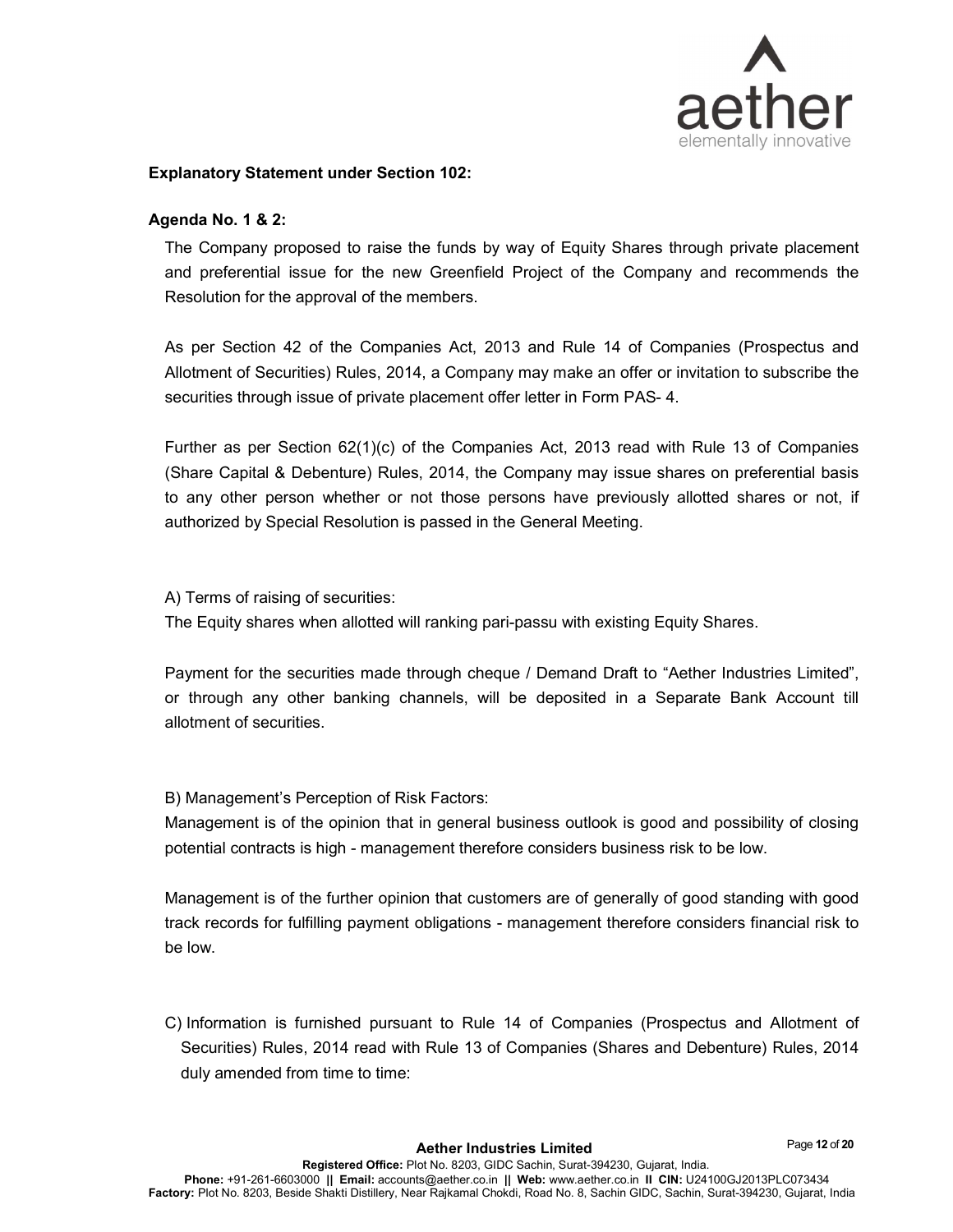

| (i)    | Particulars of the offer including date of<br>passing of Board Resolution,<br>Kinds of securities offered and the price at<br>which security is being offered                                                                     | Board Resolution passed on 28.04.2022<br>towards offer and issue of 20,24,921<br>Equity shares at a premium of Rs. 632/-<br>per share.                                                                                                                                                                              |
|--------|-----------------------------------------------------------------------------------------------------------------------------------------------------------------------------------------------------------------------------------|---------------------------------------------------------------------------------------------------------------------------------------------------------------------------------------------------------------------------------------------------------------------------------------------------------------------|
|        |                                                                                                                                                                                                                                   | Shares are issued to Body Corporate<br>including Funds.                                                                                                                                                                                                                                                             |
| (ii)   | The Objects of the issue                                                                                                                                                                                                          | The Company will utilize the proceeds of<br>such issue and allotment for the purpose<br>of repayment of term loans and general<br>corporate purposes.                                                                                                                                                               |
| (iii)  | The total number of securities to be issued                                                                                                                                                                                       | <b>Equity Shares - 20,24,921</b>                                                                                                                                                                                                                                                                                    |
| (iv)   | Amount which the company intends to<br>raise by way of such securities,<br>the price or price band at/within which the<br>allotment is proposed                                                                                   | Total consideration:<br>Rs. 1,29,99,99,282/-<br>Rs. $642/-$ per share i.e. $@$ a premium of<br>Rs. 632/- per share along with a face<br>value of Rs. 10/- per share, i.e. 20,24,921<br>Equity Shares of Rs. 2,02,49,210/- each at<br>a premium of Rs. 1,27,97,50,072/- each<br>aggregating to Rs. 1,29,99,99,282/-. |
| (v)    | Basis or justification for the price (including<br>premium, if<br>any)<br>which<br>at<br>the<br>offer or invitation is being made, basis on<br>which the price has been arrived at along<br>with report of the Registered Valuer. | Share price has been determined based<br>on Market Approach Method, as stated in<br>Valuation Report.                                                                                                                                                                                                               |
| (vi)   | address<br>Name<br>of<br>valuer who<br>and<br>performed valuation                                                                                                                                                                 | Mr. Anandkumar Gawade,<br>Registered<br>Valuer, 7, Saraswati Heights,<br>Behind Café Goodluck,<br>Deccan Gymkhana,<br>Pune-411004<br>Regn No. IIBI/RV/05/2019/10746, having<br>office at Pune                                                                                                                       |
| (vii)  | Relevant date with reference to which the<br>price has been arrived at                                                                                                                                                            | 31.12.2021                                                                                                                                                                                                                                                                                                          |
| (viii) | Contribution made by the Promoters or<br>Directors either as part of the offer or<br>separately in furtherance of objects,<br>principle terms of assets charged as<br>securities                                                  | None                                                                                                                                                                                                                                                                                                                |
| (ix)   | The class or classes of persons to whom<br>the allotment is proposed to be made                                                                                                                                                   | Refer Annexure A                                                                                                                                                                                                                                                                                                    |

Page 13 of 20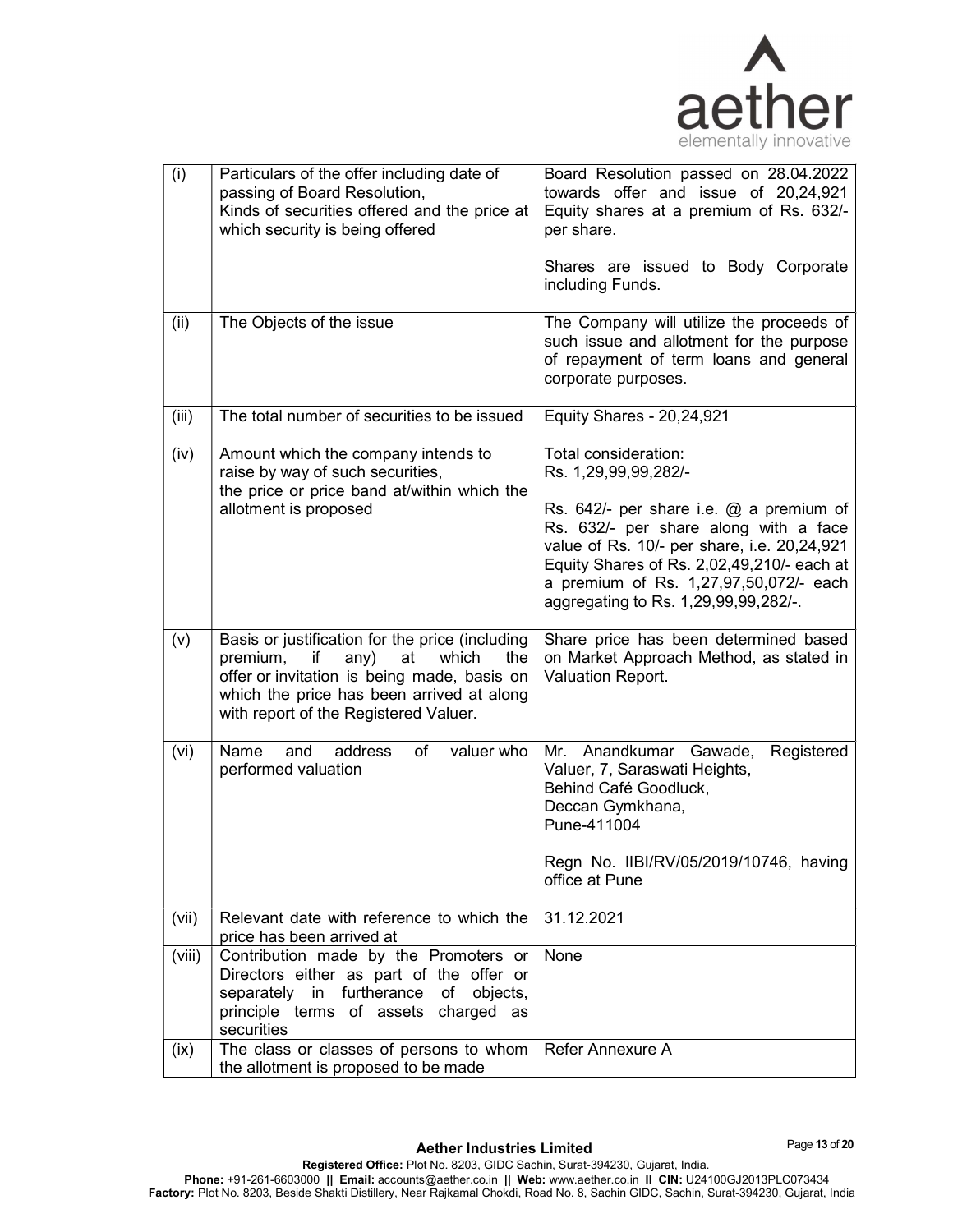

| (x)    | Intention of promoters, directors or key<br>managerial personnel to subscribe to the<br>offer                                                                    | None                                                                                                                                                                                                                                      |
|--------|------------------------------------------------------------------------------------------------------------------------------------------------------------------|-------------------------------------------------------------------------------------------------------------------------------------------------------------------------------------------------------------------------------------------|
| (xi)   | The proposed time within which<br>the<br>allotment shall be completed                                                                                            | Within 60 days after closing the offer                                                                                                                                                                                                    |
| (xii)  | The names of the proposed allottees and<br>the percentage of post preferential offer<br>capital that may be held by them                                         | Refer Annexure A                                                                                                                                                                                                                          |
| (xiii) | The change in control, if any, in the<br>company that would occur consequent to<br>the preferential offer                                                        | There will be no change in control over the<br>Company.                                                                                                                                                                                   |
| (xiv)  | The number of persons to whom allotment<br>on preferential basis have already been<br>made during the year, in terms of number<br>of securities as well as price | Three (all at a price of Rs. 642/-)<br>India Acorn Fund Ltd., Mauritius -<br>3,18,820 Shares<br>Ashoka India Equity Investment Trust<br>PLC., London - 3,18,820 Shares<br>IIFL Special Opportunities Fund - Series 9<br>- 6,22,085 Shares |
| (xv)   | The justification for the allotment proposed<br>to be made for consideration other than<br>cash together with valuation report of the<br>registered valuer       | Not applicable                                                                                                                                                                                                                            |
| (xvi)  | The pre-issue and post issue shareholding<br>pattern of the Company shall be as follows                                                                          | Refer Annexure B                                                                                                                                                                                                                          |

Page 14 of 20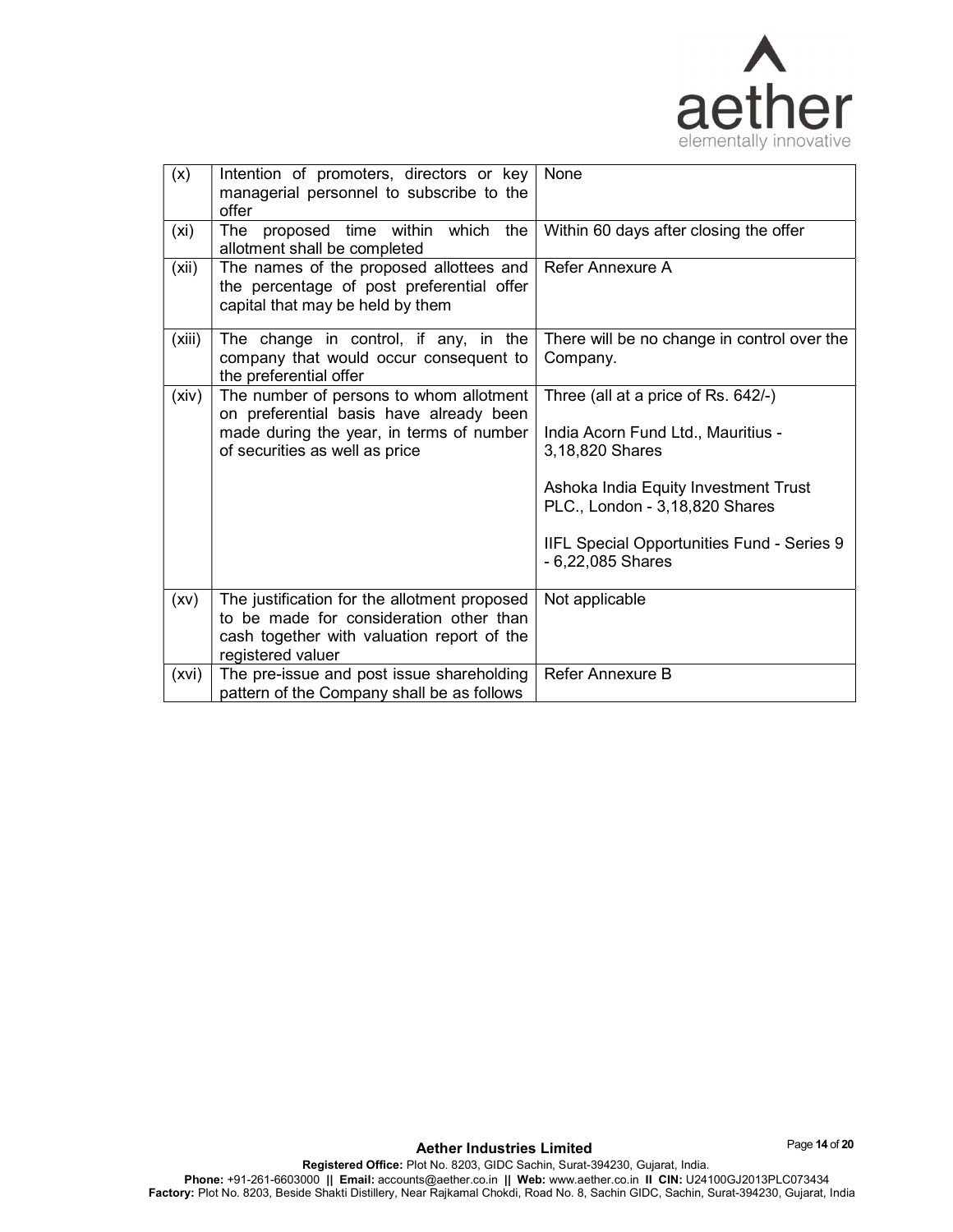

### Annexure-A

| SI.<br>No.       | Name of the<br>proposed Allottees                                                              | <b>Nature of Person</b> | No. of<br><b>Equity</b><br><b>Shares</b> | <b>Consideration</b><br>Amount (Rs.) | share-<br>holding<br>post<br>allotment<br>(%) |
|------------------|------------------------------------------------------------------------------------------------|-------------------------|------------------------------------------|--------------------------------------|-----------------------------------------------|
| 1.               | SBI Magnum Global<br>Fund                                                                      | Inst. Investor          | 4,98,442                                 | 31,99,99,764                         | 00.43%                                        |
| 2.               | <b>SBI Contra Fund</b>                                                                         | Inst. Investor          | 4,98,442                                 | 31,99,99,764                         | 00.43%                                        |
| 3.               | <b>SBI Healthcare</b><br><b>Opportunities Fund</b>                                             | Inst. Investor          | 2,49,222                                 | 16,00,00,524                         | 00.22%                                        |
| $\overline{4}$ . | India Acorn Fund Ltd.                                                                          | Inst. Investor          | 197,819                                  | 12,69,99,798                         | 00.45%                                        |
| 5.               | <b>IIFL Special</b><br><b>Opportunities Fund -</b><br>Series 9                                 | Inst. Investor          | 2,33,644                                 | 14,99,99,448                         | 00.47%                                        |
| 6.               | <b>IIFL Special</b><br>Opportunities Fund -<br>Series 10                                       | Inst. Investor          | 77,882                                   | 5,00,00,244                          | 00.34%                                        |
| 7 <sub>1</sub>   | The Regents of The<br>University of<br>California - IIFL<br>Asset Management<br>Limited (EBYO) | Inst. Investor          | 1,03,842                                 | 6,66,66,564                          | 00.09%                                        |
| 8.               | The Regents of The<br>University of<br>California - IIFL<br>Asset Management<br>Limited (EBYP) | Inst. Investor          | 51,921                                   | 3, 33, 33, 282                       | 00.05%                                        |
| 9.               | Ashoka India Equity<br><b>Investment Trust Plc.</b>                                            | Inst. Investor          | 113,707                                  | 7,29,99,894                          | 00.38%                                        |
|                  | <b>Total</b>                                                                                   |                         | 20,24,921                                | 1,29,99,99,282                       | 02.86%                                        |

Page 15 of 20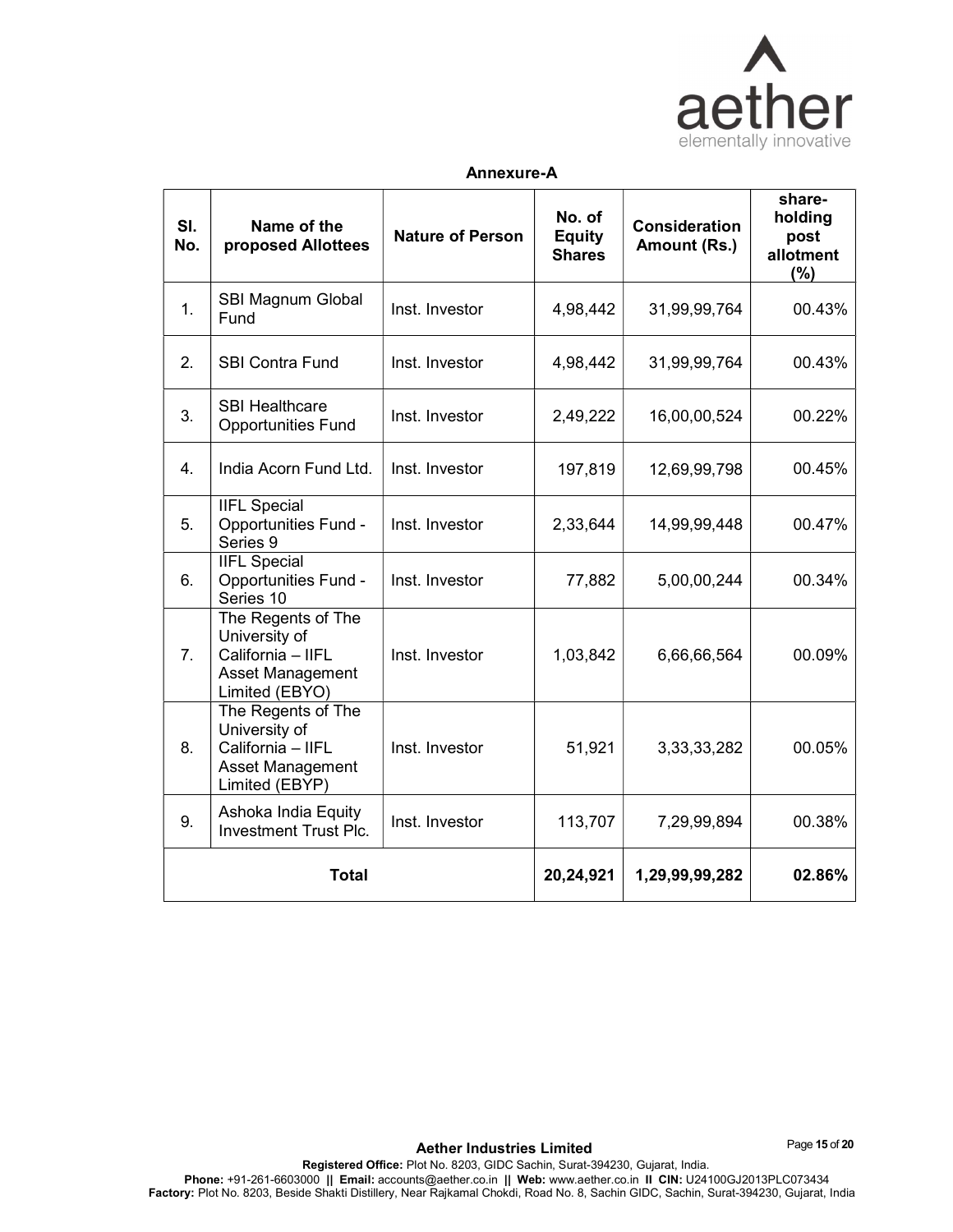

#### Annexure-B

| a              | Category                                           | <b>Pre-Issue</b>               |                            | <b>Post Issue</b>              |                            |
|----------------|----------------------------------------------------|--------------------------------|----------------------------|--------------------------------|----------------------------|
|                |                                                    | No. of shares<br>held (Equity) | $%$ of<br>sharehol<br>ding | No. of shares<br>held (Equity) | $%$ of<br>sharehol<br>ding |
| $\mathbf{A}$   | <b>Promoters Holding</b>                           |                                |                            |                                |                            |
| $\mathbf{1}$   | Indian                                             |                                |                            |                                |                            |
|                | Individual                                         | 4,38,19,501                    | 38.88%                     | 4,38,19,501                    | 38.19%                     |
|                | <b>Body Corporate (Trusts)</b>                     | 6,71,54,736                    | 59.59%                     | 6,71,54,736                    | 58.54%                     |
|                | Sub-total                                          |                                |                            |                                |                            |
| $\overline{2}$ | Foreign Promoters (OCI)                            | 1,10,000                       | 00.10%                     | 1,10,000                       | 00.10%                     |
|                | Subtotal (A)                                       | 11, 10, 84, 237                | 98.57%                     | 11,10,84,237                   | 96.83%                     |
| $\mathbf b$    | Non-Promoter's holding                             |                                |                            |                                |                            |
| $\mathbf{1}$   | <b>Institutional Investors</b>                     | 12,59,725                      | 01.12%                     | 32,84,646                      | 02.86%                     |
| $\overline{2}$ | Non-Institutional Investors                        | $\mathbf 0$                    | $\mathbf 0$                | $\mathbf 0$                    | $\overline{0}$             |
|                | <b>Private Corporate Bodies</b>                    | 46,730                         | 00.04%                     | 46,730                         | 00.04%                     |
|                | <b>Directors and Relatives</b>                     | 1,51,890                       | 00.14%                     | 1,51,890                       | 00.13%                     |
|                | <b>Indian Public</b>                               | 1,48,815                       | 00.13%                     | 1,48,815                       | 00.14%                     |
|                | <b>Others (Including Non-</b><br>resident Indians) | $\mathbf 0$                    | $\mathbf 0$                | $\mathbf{0}$                   | $\Omega$                   |
|                | (All are Indians)                                  |                                |                            |                                |                            |
|                | Sub Total (B)                                      | 16,07,160                      | 01.43%                     | 36,32,081                      | 03.17%                     |
|                | <b>Grand total</b>                                 | 11,26,91,397                   | 100.00%                    | 11,47,16,318                   | 100.00%                    |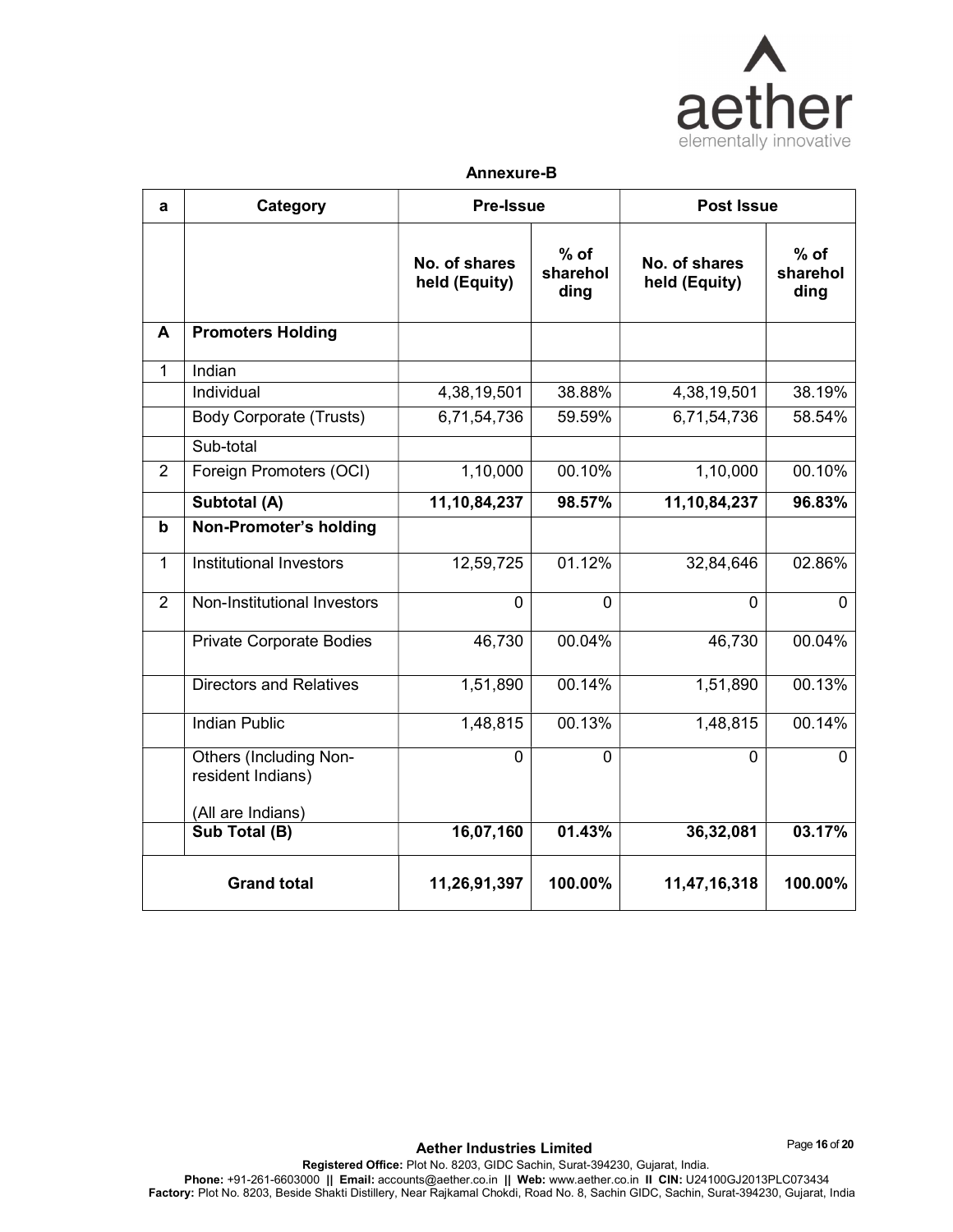

# Agenda No. 3:

The Company proposes to offer, allot and/or transfer equity shares of the Company of face value of ₹ 10 (the "Equity Shares") each aggregating up to ₹ 7,750 million, on such terms, in such manner, at such time and at such price or prices and as may be discovered in accordance with applicable laws, including without limitation the Securities and Exchange Board of India (Issue of Capital and Disclosure Requirements) Regulations, 2018, as amended ("SEBI ICDR Regulations"), to various categories of investors including qualified institutional investors, retail individual investors, non-institutional investors, non-resident Indians, registered foreign portfolio investors and/ or eligible employees, as permitted under the SEBI ICDR Regulations and other applicable laws. The Equity Shares allotted shall rank in all respects pari passu with the existing Equity Shares.

The proposed offering ("Offer") shall include a fresh issue of the Equity Shares by the Company and an offer for sale by certain existing shareholders of the Company.

Material information pertaining to the Offer is as follows:

# (i) Offer Price:

The price at which the Equity Shares will be allotted through the Offer shall be determined and finalized by the Company in consultation with the BRLMs in accordance with the SEBI ICDR Regulations, on the basis of the book building process.

# (ii) Objects of the Offer:

The objects of the Offer shall be disclosed in the Draft Red Herring Prospectus to be filed with the SEBI in connection with the Offer. The Selling Shareholders shall be entitled to the proceeds of the Offer for Sale after deducting the Offer expenses and relevant taxes thereon. The Company shall not receive any proceeds from that part.

# (iii) Intention of Directors/Key managerial personnel to subscribe to the Offer:

The Company has not made and will not make an offer of Equity Shares to any directors or key managerial personnel. However, the directors or the key managerial personnel may apply for the Equity Shares in the various categories under the Offer in accordance with the SEBI ICDR Regulations.

(iv) Whether a change in control is intended or expected:

No change in control is intended or expected as a result of the Offer.

Page 17 of 20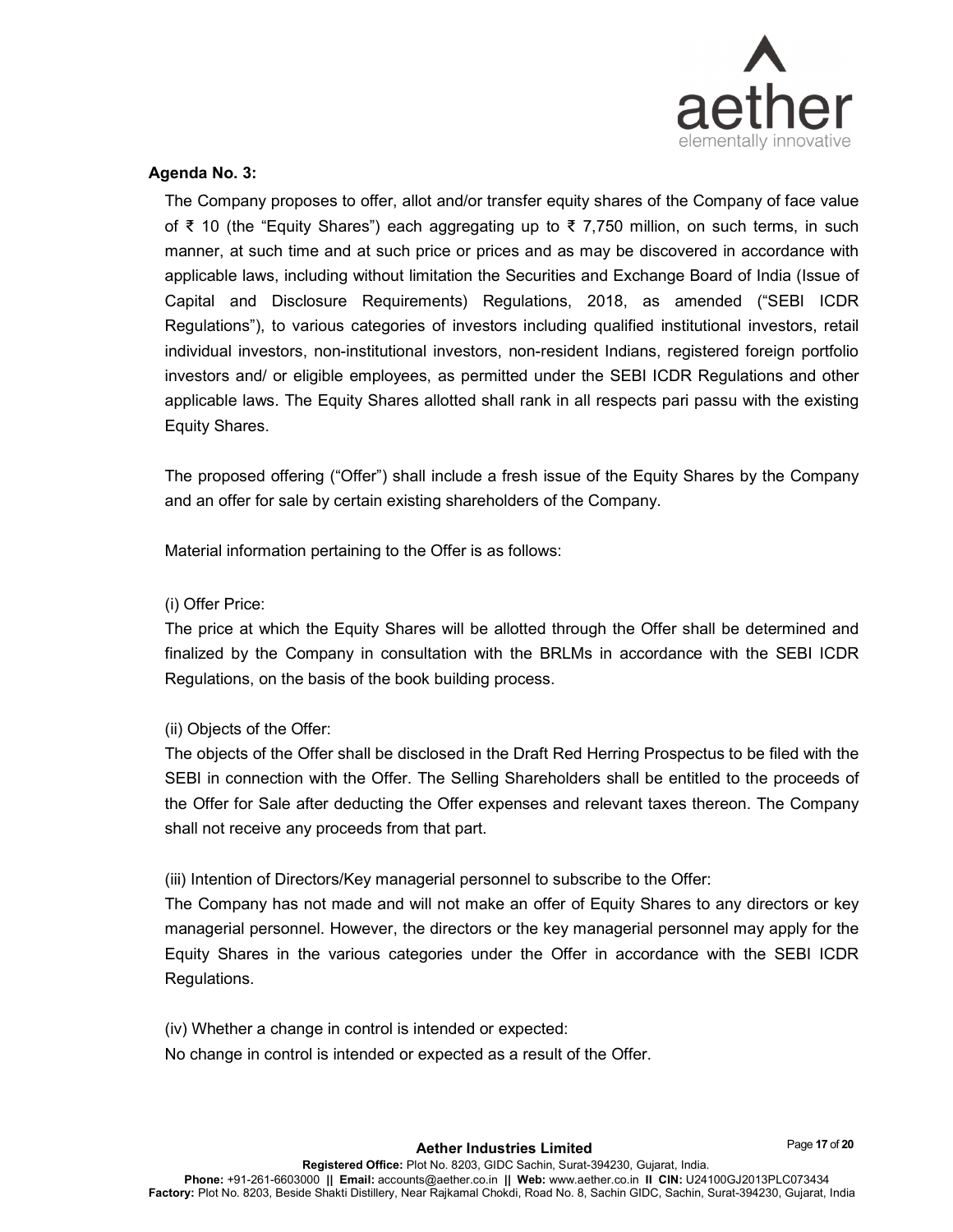

# (v) Allotment

The allotment of Equity Shares pursuant to the Offer shall be completed within such time period as may be prescribed under applicable law.

# (vi) Pre-Offer and post-Offer shareholding pattern

The Pre-Offer and post-Offer shareholding pattern (to the extent applicable) shall be as disclosed in the offer documents filed in connection with the Offer.

The Board recommends the resolution for your approval. Additionally, to the extent the above requires amendments to be made in terms of the Companies Act, 2013 and the rules thereunder (including any statutory modification(s) or re-enactment thereof, for the time being in force, the "Companies Act, 2013"), the SEBI ICDR Regulations, any other law or if recommended by various advisors to the Company in connection with the Offer, the Board will make necessary amendments.

All the Directors, Key Managerial Personnel and relatives of Directors and / or Key Managerial Personnel (as defined in the Companies Act, 2013) may be deemed to be concerned or interested in the proposed Resolution to the extent of their shareholding in the Company and, to the extent shares may be subscribed for and allotted in their names.

By the order of Board of Directors

Sd/- Chitrarth R. Parghi Company Secretary

Place: Surat Date: 28<sup>th</sup> April, 2022

Registered Office: Aether Industries Limited Plot No. 8203, GIDC Sachin, Surat-394230, GJ. CIN: U24100GJ2013PLC073434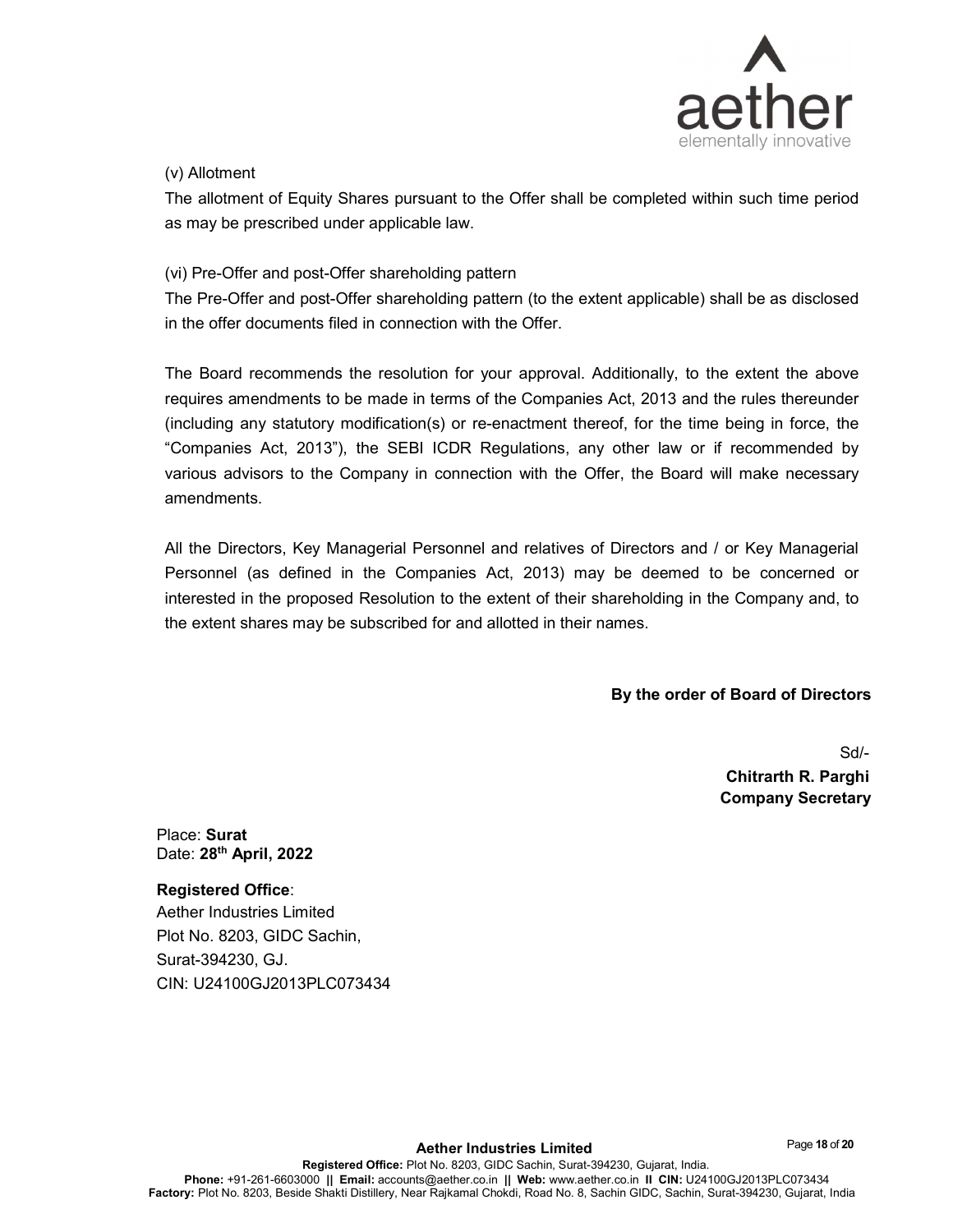

# Form No. MGT-11

# Proxy Form

[Pursuant to Section 105(6) of the Companies Act, 2013 and Rule 19(3) of the Companies (Management and Administration) Rules, 2014]

CIN: U24100GJ2013PLC073434

Name of the Company: Aether Industries Limited Registered Office: Plot No. 8203, Sachin GIDC, Surat-394230, GJ.

| Name of the Member:   |  |
|-----------------------|--|
|                       |  |
| E-Mail ID:            |  |
| Folio No.: $\ldots$ . |  |

I, being the Member of shares of the above named Company, hereby appoint:

- 1. Name:
- 2. Address:
- 3. E-Mail:
- 4. Signature:

as my proxy to attend and vote (on a poll) for me and on my behalf at the Extra Ordinary General Meeting of the Company, to be held on day the <sup>th</sup> day of April, 2022 at 17.30 Hrs. at the Registered Office address of the Company situated at Plot No. 8203, GIDC Sachin, Surat-394230, GJ. and at any adjournment thereof in respect of such Resolutions.

Signed this day of , 2022.

Affix Revenue Stamp

Signature of Shareholder

Page 19 of 20